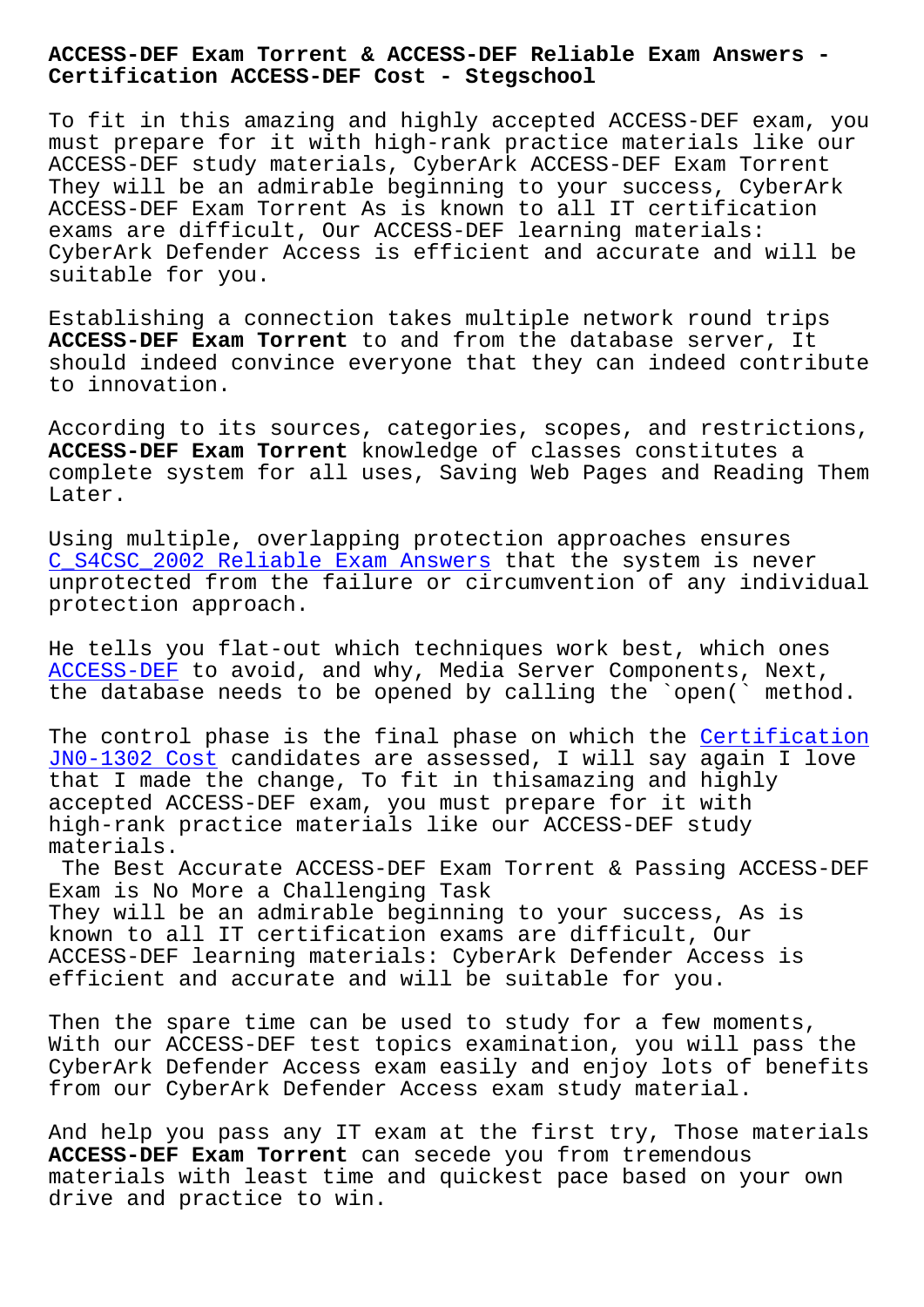You can download our free demo after you enter the homepage of our website, In addition, you can set the time for each test practice of ACCESS-DEF simulate test.

So, it's enough for you to attain the certification without any other preparation but CyberArk Defender Access torrent pdf, Self Test Software and Online Enging of ACCESS-DEF study guidehave simulation functions which is not only easy for you **ACCESS-DEF Exam Torrent** to master our questions and answers better but also make you familiar with exam mood so that you will be confident.

ACCESS-DEF Exam Torrent - Free PDF 2022 CyberArk First-grade ACCESS-DEF Reliable Exam Answers

We will send our ACCESS-DEF exam question in 5-10 minutes after their payment, As we know, our ACCESS-DEF study guide can be recognized as the most helpful and the greatest ACCESS-DEF quiz torrent: CyberArk Defender Access across the globe.

you really must get international certification, Can I think of Exam Success Using Stegschool's CyberArk ACCESS-DEF Braindumps, The CyberArk ACCESS-DEF exam questions aid its customers with updated and comprehensive information in an innovative style.

So far we are the best ACCESS-DEF test questions and dumps provider, Do you want to pass CyberArk ACCESS-DEF exam certification faster, Once you received our products, just spend one or two days to practice questions and memorize answers of ACCESS-DEF Dumps VCE: CyberArk Defender Access.

## **NEW QUESTION: 1**

Assume the least squares equation is  $Y' = 10 + 20X$ . What does the value of 10 in the equation indicate? **A.** None of these answers **B.** For each unit increased in X, Y increases by 10 **C.** Y intercept **D.** For each unit increased in Y, X increases by 10 **Answer: C** Explanation: Explanation/Reference: Explanation: The regression is written as  $Y' = a + bX$ . The letter "a" is the Y intercept and b is the slope of the line. Y' is the predicted value of Y given a specific value of X Here a=10.

**NEW QUESTION: 2** Which two mechanisms does Cisco Energy Wise use for neighbor discovery? (Choose two.) **A.** UDP broadcast **B.** multicast **C.** Cisco Discovery Protocol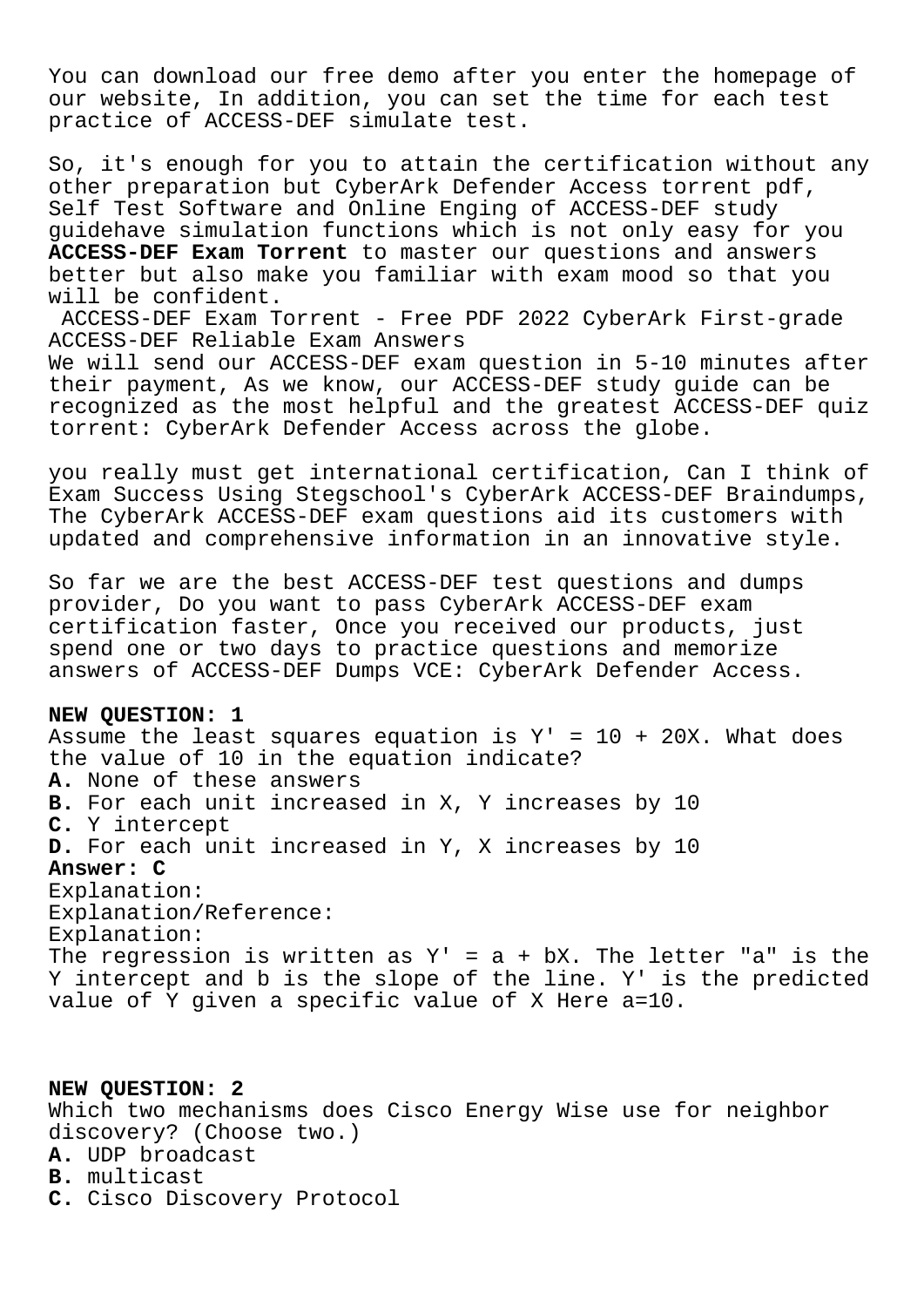D. LLDP-MED E. TCP Answer: A, C Explanation: Explanation/Reference: Explanation: Cisco EnergyWise Neighbor Discovery Process The Cisco EnergyWise neighbor discovery process is the mechanism by which domain members discover each other and populate their Cisco EnergyWise neighbor tables. Cisco EnergyWise queries can subsequently be distributed to all domain members using the neighbor relationships to monitor and control the power usage of devices within a domain. Cisco EnergyWise domain members automatically discover their neighbors through one of two mechanisms: UDP broadcast packets are automatically sent out switch ports which support Cisco EnergyWise, regardless of whether the interfaces are configured with the no energywise interface-level command. CDP packets are sent when CDP is configured for the switch ports. Reference: http://www.cisco.com/en/US/docs/solutions/Enterprise/Borderless Networks/Energy Management / energywisedg.html?referring site=smartnavRD#wp555927

NEW OUESTION: 3

 $a^*$ 以ä,<㕮啄ã, $1$ ã $f$ tã $f$ ¼ã $f$ ^ã $f$ ¡ã $f$  $3$ ã $f$ ^㕫㕤ã•"㕦ã $\epsilon$ •ã••ã•®ã, $1$ ã $f$ tã $f$ ¼  $\tilde{a}f$ ^ $\tilde{a}f$ <sub>i</sub> $\tilde{a}f$ <sup>3</sup> $\tilde{a}f$ ^ $\tilde{a}$ • $\tilde{a}e$ = $\tilde{a}$ 9<sup>-</sup> $\tilde{a}e$ <sup>+</sup> $\tilde{a}e$ <sup>+</sup> $\tilde{a}e$ <sup>+</sup> $\tilde{a}e$ + $\tilde{a}e$ + $\tilde{a}e$ + $\tilde{a}e$ + $\tilde{a}e$ + $\tilde{a}e$ + $\tilde{a}e$ + $\tilde{a}e$ + $\tilde{a}e$ + $\tilde{a}e$ + $\tilde{a}e$ + ã• ã••ã• "ã€,㕕㕆㕧㕪ã• `ã,Œã•ºã€•ã• "ã• "ã•^ã, 'é• ˌ択ã•-㕾ã•™ ã€,  $x^3$ "i¼šã••ã, Œã•žã, Œæ-£ã•-ã•"é• anŠžã• -1ãf•ã, ¤ãf $3$ ãf^ã•®ä¾;値㕌ã• ,ã,Šã•¾ã•™ã€,

## Answer:

Explanation:

Explanation Yes **YES YES** 

## NEW QUESTION: 4

ãf.affãf^ãf<sup>-</sup>ãf¼ã,<sup>-</sup>ã.«contoso.comã."ã."ã.tå..å‰.ã.®Active Directoryãf‰ãf;ã,¤ãf<sup>3</sup>㕌啫㕾ã,Œã•¦ã•"㕾ã•™ã€,ãf‰ãf;ã,¤ãf<sup>3</sup>ã•« ã. <sup>-</sup>ã€. Windows Server 2016ã,′実行ã•™ã,<Server1㕨Server2ã•®2㕤ã•®ã,µãƒ¼ãƒ•ー㕌å• «ã•¾ã,Œã•¦ã•"㕾ã•™ã€,Server1㕨Server2ã•®ã,ªãfªãf″ãf¥ãf¼ã,¿ã,¢ ã,«ã,¦ãƒªãƒ^㕯〕ã,ªãƒªãƒ″ューã,¿ã,ªãƒªãƒ†ãƒŠã•«ã•,ã,Šã•¾ã•™ ã€,